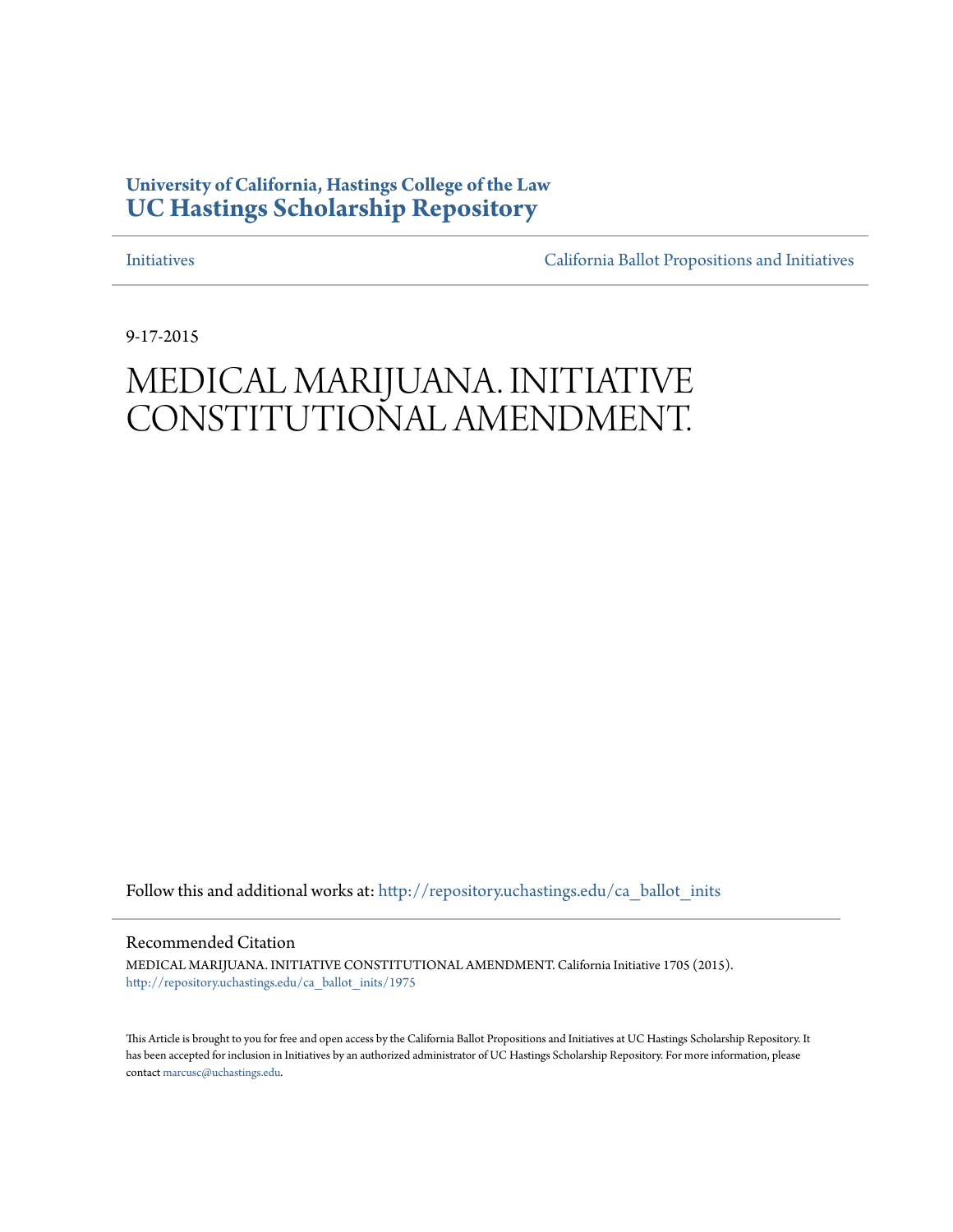#### Californian's for Compassionate and Sensible Access http://compassionateandsensibleaccessact.org

**15-0044** 

Office of the Attorney General of California Attn: Ashley Johansson, Initiative Coordinator 1300 I Street, Suite 125 P.O. Box 944255 Sacramento, CA 94244-2550 Telephone: (916) 445-4752 Fax: (916) 324-8835 Email: Ashley.Johansson@doj.ca.gov



**JUL 17 2015** 

INITIATIVE COORDINATOR ATTORNEY GENERAL'S OFFICE

#### Request for Title and Summary for Proposed Initiative

Dear Initiative Coordinator Ashley Johansson:

Pursuant to Article II, Section 10(d) of the California Constitution, we the undersigned are submitting the attached proposed statewide Constitutional Amendment ballot initiative to your office and request the preparation of a title and summary for the ballot initiative as provided by law.

We propose the title: The Compassionate and Sensible Access Act.

We have also included with this letter the signed Proponent Certifications required under California Elections Code sections  $9001(b)$  and  $9608$ , our voter registration addresses and payment in the amount of \$200.

Please direct all correspondence to:

Craig Beresh 393 N. Central Ave. Upland, Ca. 91781-4217 and Rick Fenton  $1638.8^{th}$  Ave. Olivehurse, Ca. 95961 and

Deborah Tharp 2136 S. Church St. Visalia, Ca 93277 ··

Thank you for your time and attention to this matter.

Beresh Arnette M. Dackes Wh Utty RichShieles<br>Wh Utty RichShieles<br>Kandiee J. Hawes Kinder Oazle Donna Lambert Andrew a Morrel Jonna Kambert and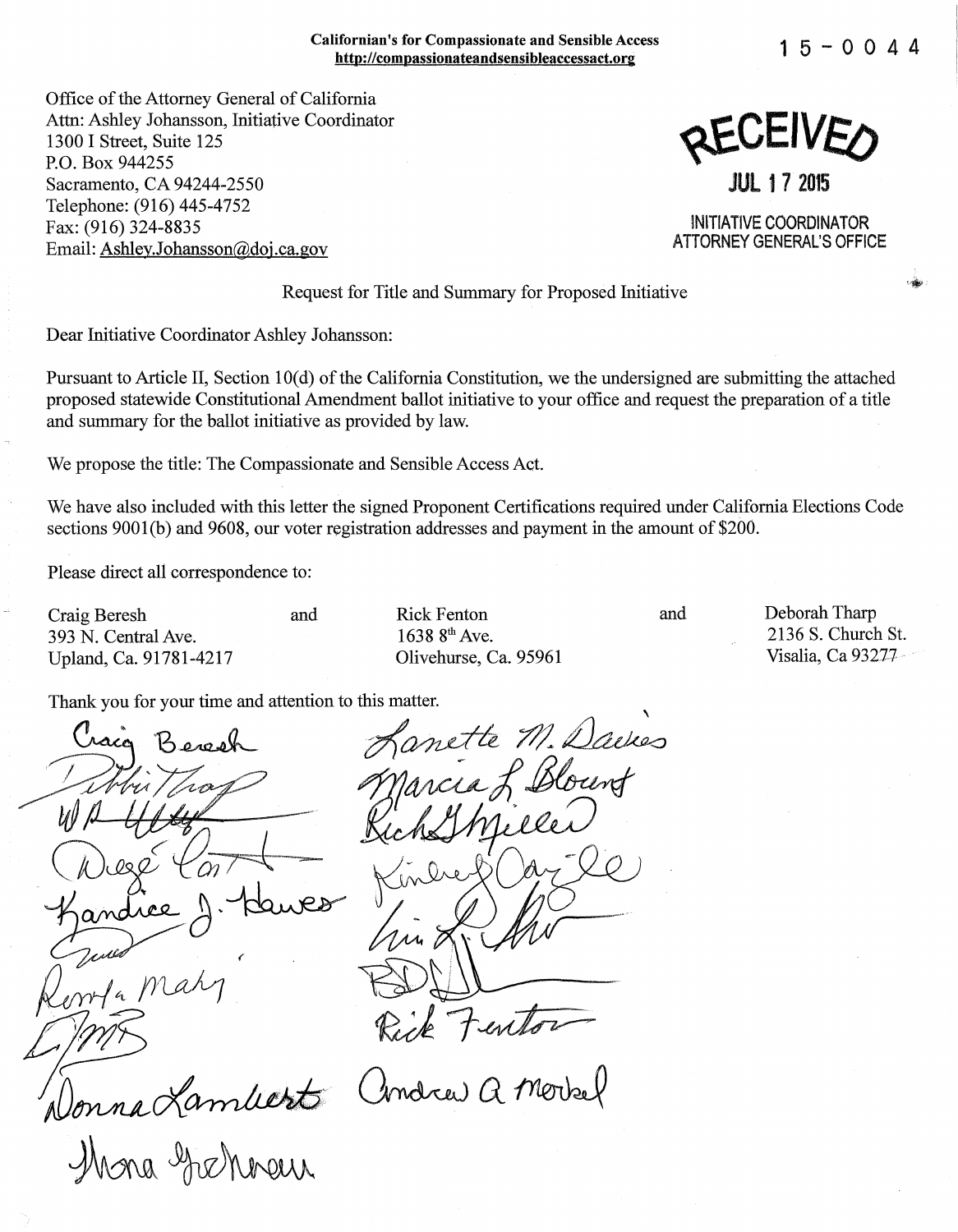# INITIATIVE CONSTITUTIONAL AMENDMENT TO BE SUBMITTED DIRECTLY TO THE VOTERS

## Title: The Compassionate and Sensible Access Act Findings and Declarations

The People of the State of California, through the passage of the Compassionate Use Act, recognize that cannabis in all forms, including but not limited to its flowers, leaves, and derivatives and concentrates thereof, is an alternative medicinal treatment. Since the passage of the Compassionate Use Act, more and more evidence supports the People's conclusion that cannabis is a valuable medicinal herb. Despite this evidence and the People's desire to make access to cannabis safe and affordable to anyone it may help; many local jurisdictions have sought to pass regulations and restrictions effectively denying such safe and affordable access. Therefore, We the People propose this Compassionate and Sensible Access Act be added to the Constitution of the State of California: Cannabis is a legitimate, alternative medicinal treatment. Therefore:

(1) No state or local agency or body shall adopt a law that burdens in any way the ability of doctors to recommend cannabis for medicinal and/or therapeutic purposes, unless said law applies such burden equally to the recommendation of other non-prohibited herbal or therapeutic treatments.

(2) No state or local agency or body shall pass any law which impedes a patient's ability to obtain or cultivate cannabis in any manner that is consistent with the other non-prohibited flora cultivation and business in said jurisdiction, providing that said cultivation or business is not within 600 feet of a school (K-12) unless approved by local authority.

(3) No state or local agency or body shall enact any legislation that impedes a patient's ability to obtain, transport or cultivate cannabis, so long as the method of obtaining, cultivating or transporting cannabis is consistent with the business practices and/or cultivation practices of other non-prohibited flora in said jurisdiction and provided that said activity is not within 600 feet of a school (K-12) unless approved by local authority.

( 4) No state or local agency or body shall adopt laws that create non-competitive marketplaces for medical cannabis and its derivatives.

Definitions: For the purposes of this act, cannabis is defined as (a) a non-prohibited plant (b) a genus of flowering plants that includes three different species, Cannabis sativa, Cannabis indica and Cannabis ruderalis, (c) any member of such genus, and (d) any part or any derivative of such plant or plants.

Severability: If any clause of this Amendment is held to be invalid by a court of competent jurisdiction, such decision shall not affect the validity of the remaining portions of this Amendment.

This section shall be interpreted liberally to effect the purposes set forth herein.